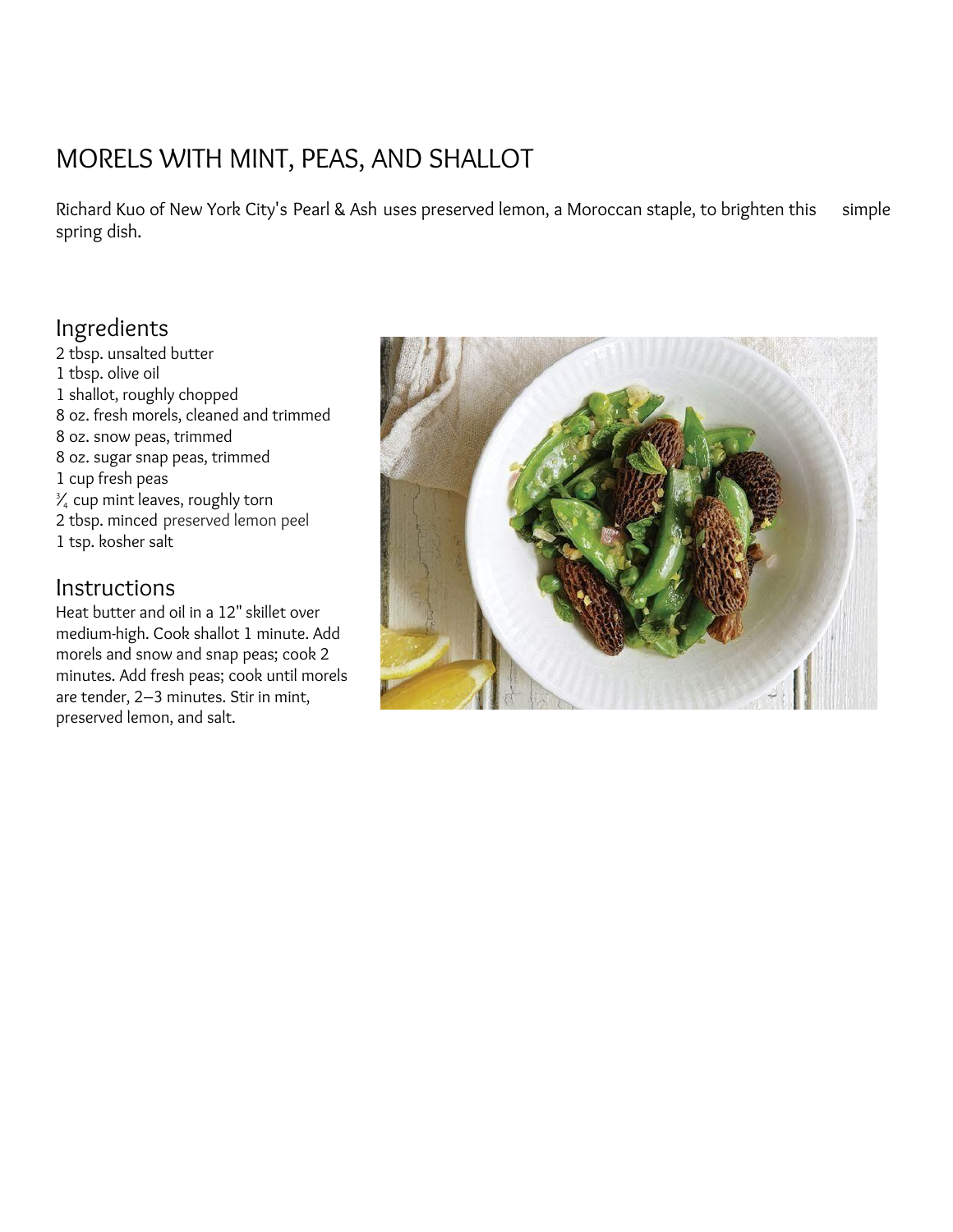# **MOREL MUSHROOM RECIPES**

### **Some ideas to inspire you on how to use delicious morel mushrooms - a treasured food growing in our forests -**

Morels are one of the first mushrooms to arrive in the spring. They are treasured for their woodsy flavor. They have a relatively short growing season, so use them as much as you can during that period in early spring when they are available.

When morels come into season, you can find a bounty of other spring produce to cook with them. Ramps or wild leeks, with their bright, onion flavor, pair beautifully with the earthy mushrooms on a pizza with sharp Parmesan cheese, and just-set eggs. Peas are another great early spring vegetable. Try quickly sautéing snow peas and morels with mint and preserved lemon.

While morels are only in season for a short time, they can be dried and then used year-round. Grinding the mushrooms makes an aromatic spice rub for roast chicken. Dried morels also reconstitute remarkably well—try roasting your morel-rubbed chicken over rehydrated morels so that they absorb the chicken's juices. For our morel and asparagus spaghetti, the pasta is cooked in the water used to rehydrate the mushrooms, giving the dish an extra layer of flavor.





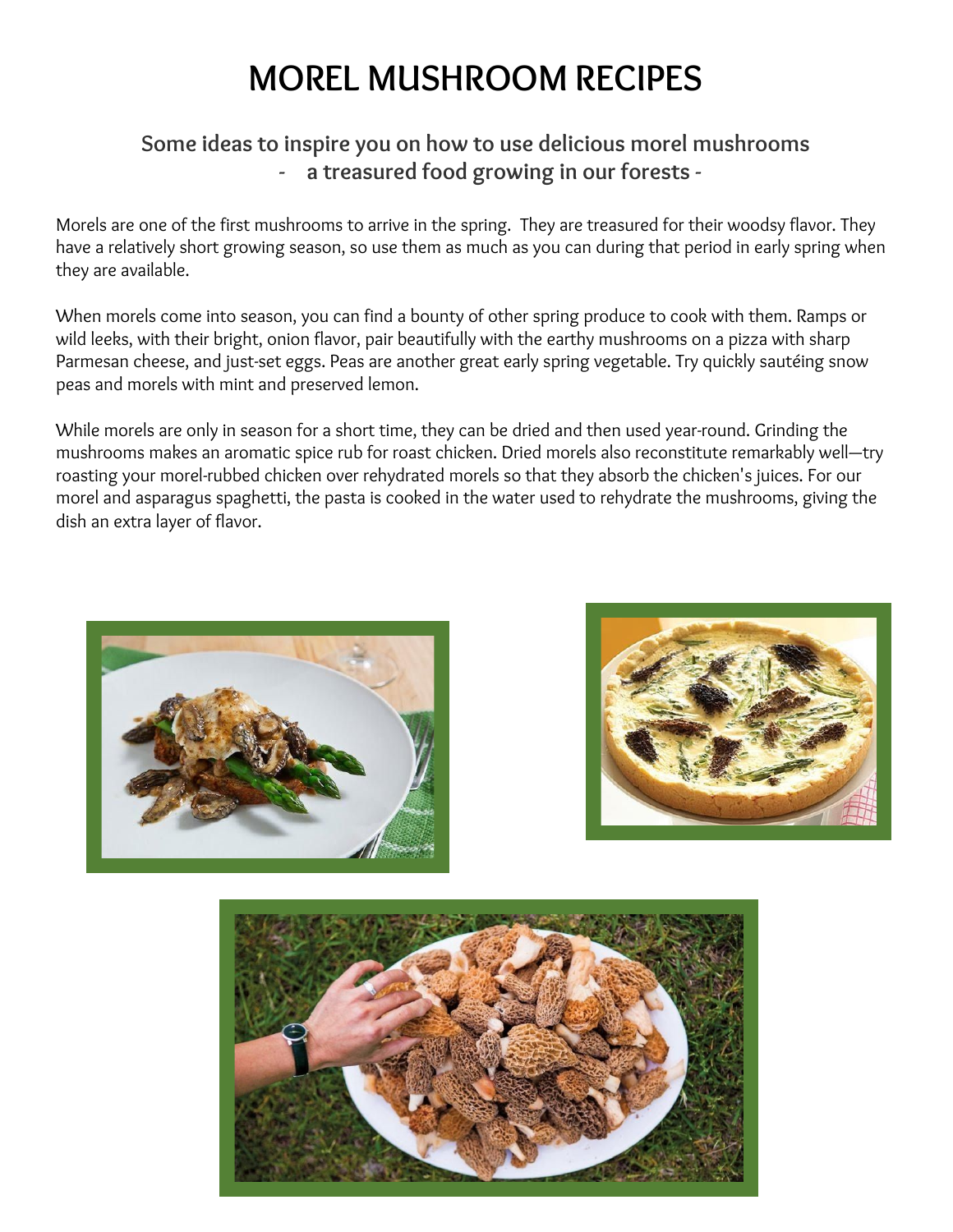## MORELS IN BLACK BEAN SAUCE WITH FRIED ENOKI [MUSHROOMS](https://www.saveur.com/article/recipes/morels-black-bean-sauce-with-enoki-mushrooms)

Morels are paired with pieces of yuba, or tofu skin, to soak up a pungent black bean chili sauce to create this rich, flavorful almost-stew.

### Ingredients

 oz. dried yuba [sticks](http://www.onlinefoodgrocery.com/) (dried tofu)  $\frac{1}{4}$  cup black bean [sauce](http://lkk.elsstore.com/retailer/store_templates/shell_id_1.asp?storeID=1F8AB811702D40A6AC412F442ED4ECE8) tsp. chili oil  $\frac{1}{2}$  small shallot, minced Kosher salt and freshly ground black pepper, to taste tbsp. canola oil, plus more for frying oz. enoki mushrooms, trimmed oz. fresh morels, cleaned and trimmed 1 ⁄<sup>2</sup> cups chicken stock tbsp. unsalted butter eggs, poached, for serving Baby or micro mustard greens, for garnish

### **Instructions**

Place dried yuba in a bowl of cold water; let

soak until softened, about 1 hour. Drain yuba and cut into 1" pieces; set aside.

Stir black bean sauce, chili oil, shallot, and black pepper in a bowl; set aside. Heat 2" canola oil in 4-qt. saucepan until a deep-fry thermometer reads 350°. Working in batches, fry enoki mushrooms until golden and crisp, about 1 minute. Transfer mushrooms to paper towels to drain; season with salt.

Heat 2 tbsp. canola oil in a 12" skillet over medium-high. Cook morels until tender, 2–3 minutes. Add reserved yuba and black bean sauce, and the stock; boil. Stir in butter and salt; cook until thickened, 10–12 minutes, and divide between bowls. Nestle a poached egg in center of each dish; garnish with reserved enoki mushrooms and the mustard greens.

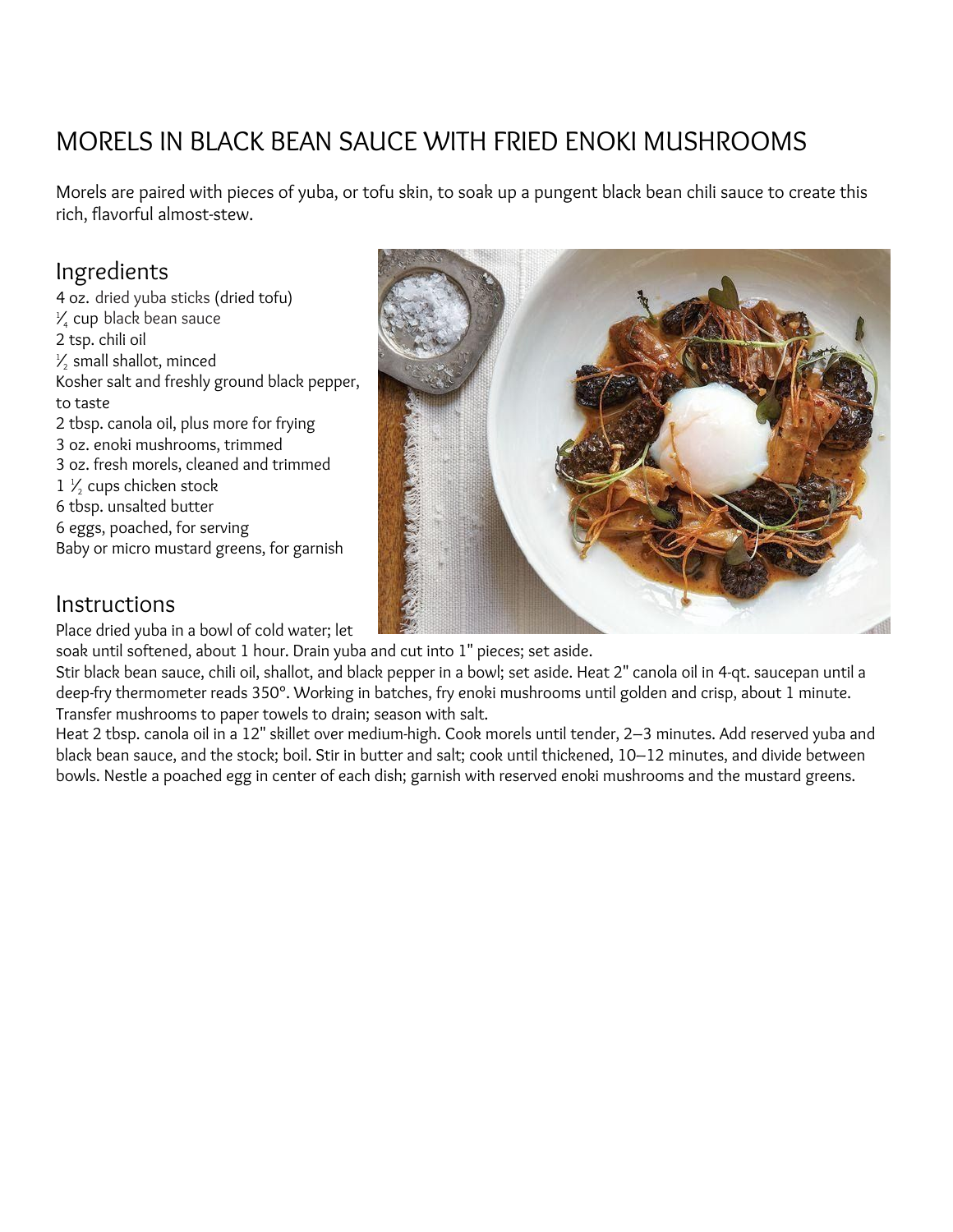## **ROASTED [MOREL-RUBBED](https://www.saveur.com/article/recipes/morel-rubbed-roasted-chicken-with-charred-lemon-asparagus-and-potatoes) CHICKEN WITH CHARRED LEMON, [ASPARAGUS,](https://www.saveur.com/article/recipes/morel-rubbed-roasted-chicken-with-charred-lemon-asparagus-and-potatoes) AND POTATOES**

In this recipe, dried morels are pulverized and rubbed onto the chicken before roasting to perfume the bird and help produce evenly browned skin.

## **Ingredients**

1 (3 $\frac{1}{2}$ –4) lb. chicken, backbone removed, chicken halved Kosher salt and freshly ground black pepper, to taste oz. dried morel [mushrooms](http://kalustyans.com/) tbsp. olive oil tsp. dried thyme  $\frac{1}{2}$  tsp. ground mustard  $\frac{1}{8}$  tsp. cayenne tsp. dried carrot [powder](http://www.znaturalfoods.com/) lb. baby Yukon Gold potatoes 2 lemons, sliced  $\frac{1}{4}$ " thick, seeds discarded lb. asparagus, trimmed oz. fresh morels, cleaned, trimmed, and halved lengthwise tsp. fenugreek seeds



### **Instructions**

Place chicken on a plate and season liberally on both sides with salt. Grind dried morels in a spice grinder into a powder and transfer to a bowl; stir in 2 tbsp. oil, the thyme, mustard, cayenne, and, if using, the carrot powder. Rub morel paste over skin side of chicken; let chicken sit at room temperature for 45 minutes or chill overnight.

Heat oven to 375°. Bring potatoes to a boil in a 4-qt. saucepan of salted water. Reduce heat to medium-high. Cook potatoes until tender, about 15 minutes. Drain potatoes and let cool; halve and transfer to a bowl. Meanwhile heat a 10" cast-iron skillet over high. Toss 1 tbsp. oil, the lemons, salt, and pepper in a bowl. Arrange lemon slices in a single layer in skillet; cook, flipping once, until charred, 3–4 minutes. Transfer half the lemon slices to the bowl with potatoes. Add remaining oil, the asparagus, morels, fenugreek, salt, and pepper to potatoes, and toss to combine; spread in an even layer on a baking sheet. Place chicken, skin side up, over the vegetables; roast until an instant-read thermometer inserted into the thickest part of the chicken reads 165°, 40–45 minutes. Heat oven broiler; broil until skin of chicken is crisp and potatoes are browned, 4–6 minutes. Let chicken rest 10 minutes before carving. Garnish with remaining charred lemon slices.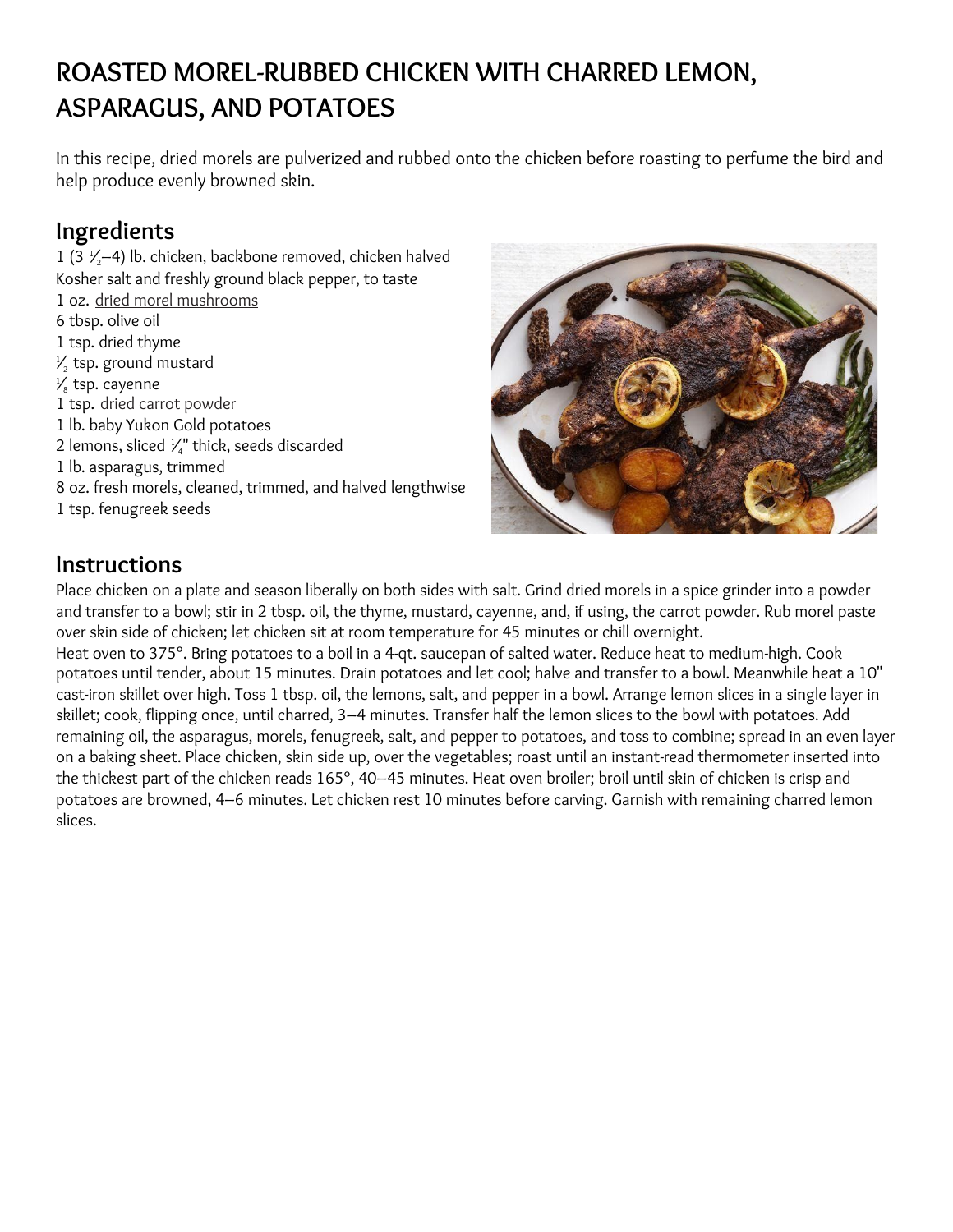## **MOREL AND [ASPARAGUS](https://www.saveur.com/article/Recipes/Morel-and-Asparagus-Spaghetti) SPAGHETTI**

In this bright spring pasta dish of morels, asparagus, and cream, dried morels are rehydrated in boiling water that is then used to cook spaghetti, infusing the pasta with an earthy, mushroomy flavor.

## **Ingredients**

 $\frac{1}{2}$  oz. dried morel mushrooms (about 5 mushrooms) 1 lb. spaghetti  $\frac{1}{4}$  cup olive oil, plus more for drizzling 3 tbsp. unsalted butter 6 cloves garlic, thinly sliced 3 medium shallots, finely chopped cut into 1-inch pieces  $\frac{3}{4}$  cup vegetable stock  $\frac{1}{2}$  cup heavy cream Juice and zest of 1 lemon taste



 $\frac{1}{4}$  cup grated parmesan cheese, plus more for serving

### **Instructions**

Place morels and 8 cups boiling water in a bowl, set aside until morels are tender, about 30 minutes. Using a slotted spoon, transfer mushrooms to a cutting board and slice in half lengthwise.

Pour soaking liquid into a large stockpot, discarding any dirt or sediment at the bottom. Add additional water sufficient to cook pasta, bring to a boil. Season water with salt, add spaghetti; cook, stirring, until al dente, about 13 minutes.

Meanwhile, heat oil and butter in a 12 inch skillet over medium-high heat. Add garlic and shallots; cook, stirring occasionally, until golden, about 4 minutes. Add reserved morels, plus asparagus and stock, bring to a boil. Cook, covered, until asparagus is tender, about 3 minutes. Uncover, add cream, cook until slightly reduced, about 3 minutes.

Remove from heat and add pasta, juice, zest, salt, pepper, and cheese. Toss until evenly combined. Drizzle with more olive oil and sprinkle with more cheese, if you like.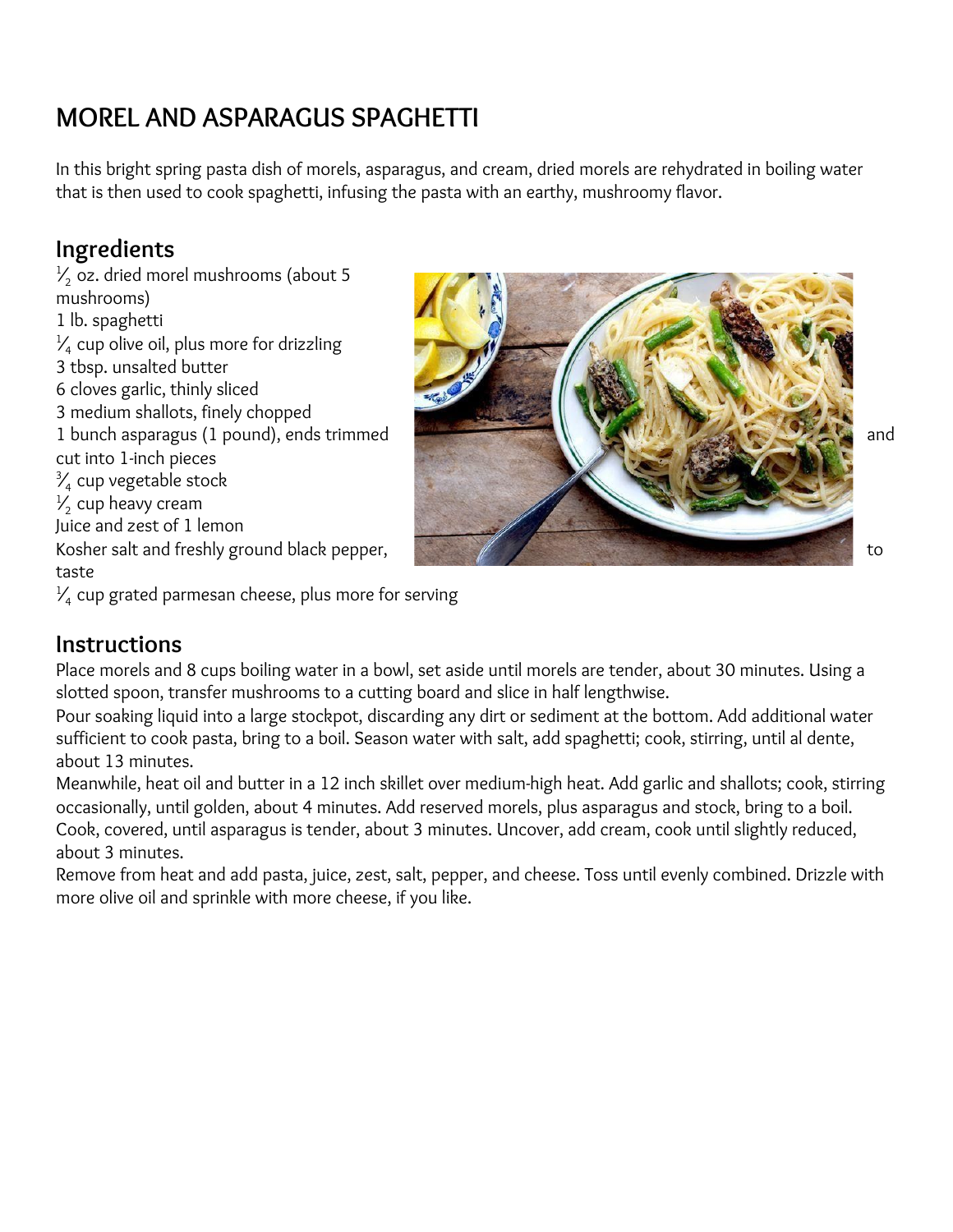# Pizza WITH RAMPS, MORELS AND EGGS

In springtime one never gets tired of ramps. When they are in season you can subtitute them for onions and leeks in all kinds of dishes. A delicious creation is this pizza, which pairs wild leeks with mellow, earthy morels, sharp Parmesan cheese, and just-set eggs. The runny yolks act almost like a sauce that you can sop up with your crust—but feel free to add the eggs as soon as the pizza goes in the oven if you prefer harder yolks. The best part? The dough is super-fast to pull together, so you can top this with whatever bits and pieces you have lying around in your fridge for a quick dinner.

## Ingredients

1 packet active dry yeast  $\frac{1}{2}$  tsp. sugar 1 3 ⁄<sup>4</sup> cups flour, plus more for dusting  $\frac{1}{2}$  tsp. kosher salt 1 tbsp. unsalted butter 1 oz. ramps (about 5), trimmed, stems diced and leaves cut into 2" pieces  $\frac{1}{8}$  oz. morels (about 10) 1 tbsp. olive oil 4 oz. mozzarella cheese 2 eggs Freshly ground black pepper, to taste Grated Parmesan, for serving



## Instructions

In the bowl of a stand mixer fitted with a hook, combine yeast, sugar, and 3/4 cups water heated to 115°; let sit until foamy, about 10 minutes. Add flour and salt and mix on medium speed until dough forms. Increase speed to medium-high and knead until dough is smooth, about 5 minutes. Cover bowl with plastic wrap and let rise 30 minutes.

Heat oven to 450°. Melt butter in a small skillet over medium-high; cook ramp stems and morels until ramps are soft, 2 minutes, and set aside. Divide dough into 2 balls. On a lightly floured surface and working with one ball of dough at a time, roll dough into an 8" circle about ¾" thick. Place onto a parchment paper-lined baking sheet. Divide oil between dough, and top with cheese, ramp stems, morels, and ramp leaves. Bake 15 minutes, rotating pans halfway through; remove from oven and top each with an egg. Cook 5 minutes more, or until egg is lightly set. Finish with black pepper and Parmesan and serve immediately.

## **Trout with Fiddleheads, Morels, and Wild Onions**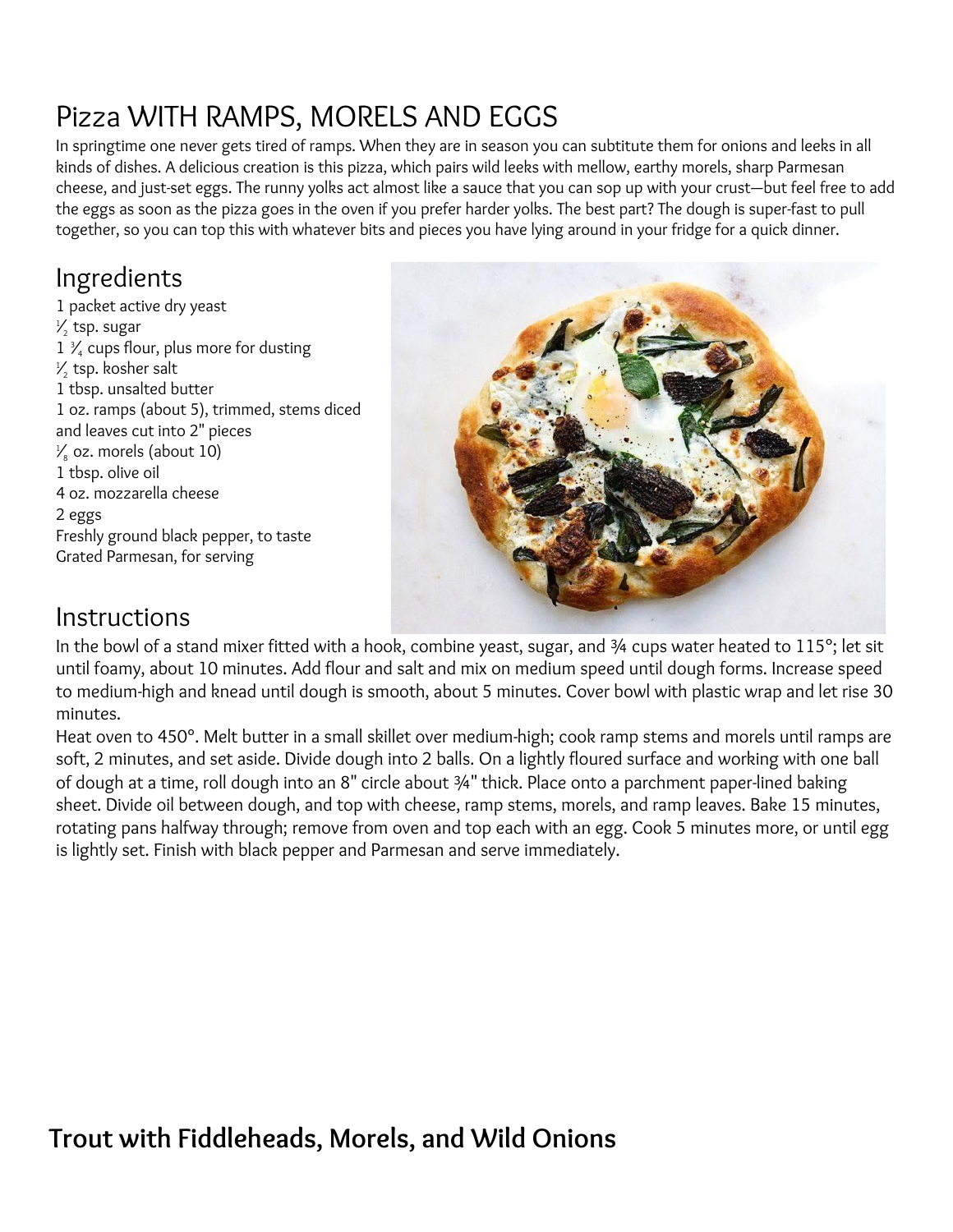This is essentially a chunky morel sauce with simply seared trout. If you think of it that way it doesn't seem so esoteric. I used a larger trout for this recipe, but any trout will do. I prefer to leave the skin on because it gets über-crispy with this cooking method, but remove the skin if you must. It is important to have fresh mushrooms for this dish, so if you can't find or afford morels, use some other mushroom; maybe shiitake. As for ramps and fiddleheads, they are in markets (and forests) right now.

## **Ingredients**

1/2 pound fiddleheads Salt 1 1/2 to 2 pounds trout fillets (or 1 small trout per person) 1/4 cup unsalted butter, divided 1 pound fresh morels, sliced into rings 1/2 pound ramps or other wild onions, or scallions 3 garlic cloves, minced 1 cup chicken stock 2 to 3 tablespoons sour cream 1 cup sorrel, cut into a chiffonade (optional) Black pepper Violets, for garnish (optional)

## **Instructions**

You'll need to blanch the fiddleheads first. Bring a large pot of water

to a boil and salt it well. Get a bowl of ice water ready. Boil the fiddleheads for 2 minutes, then shock them in the ice water. If you are using bracken fiddleheads you will need to leave them in the ice water for 1 hour. Regular fiddleheads you can remove as soon as they are cold.

Take the trout out of the fridge and salt it lightly. Let it rest on the counter while you make the morel sauce. Put the morels and the white parts of the onions into a large sauté pan. Turn the heat to high until everything begins to sizzle, then turn the heat down to medium-high. Soon the morels will release a lot of water. Sprinkle salt over everything now.

When the liquid has almost boiled away, add 2 tablespoons of butter and shake the pan to coat everything. Let the morels and onions brown a little, then add the garlic. Let this cook for 1 minute, then add the chicken stock. Use a wooden spoon to scrape up any browned bits from the bottom of the pan. Boil this down by half and turn off the heat.

To cook the fish, get another sauté pan hot and add the remaining butter. Wipe the skin side of the fish with a paper towel to dry it. Once the butter is hot, lay the trout into the pan, skin side down. Turn the heat down to medium-high for a skinny fillet, and down to medium-low for a very thick piece of lake trout or chinook salmon.

Let the trout cook for 2 minutes -- you may need to press down on it with a spatula to ensure even contact between the skin and pan. After two minutes, use a large spoon to start basting the meat side of the trout with the butter. Baste a dozen times or so and leave it alone. Then baste again a dozen more times. If you do this a third time, your fish will be totally cooked through, but I stick to twice so the fish is just barely cooked in the center. Move the trout to individual plates.

To finish the dish, turn the heat to high on the morels. When the stock boils, add the fiddleheads and the green parts of the onions and the sorrel, if using. Cover the pan and turn the heat to medium. Let the greens wilt. Uncover the pan and stir well. Turn off the heat. When the sauce stops bubbling, stir in the sour cream and pour next to the trout.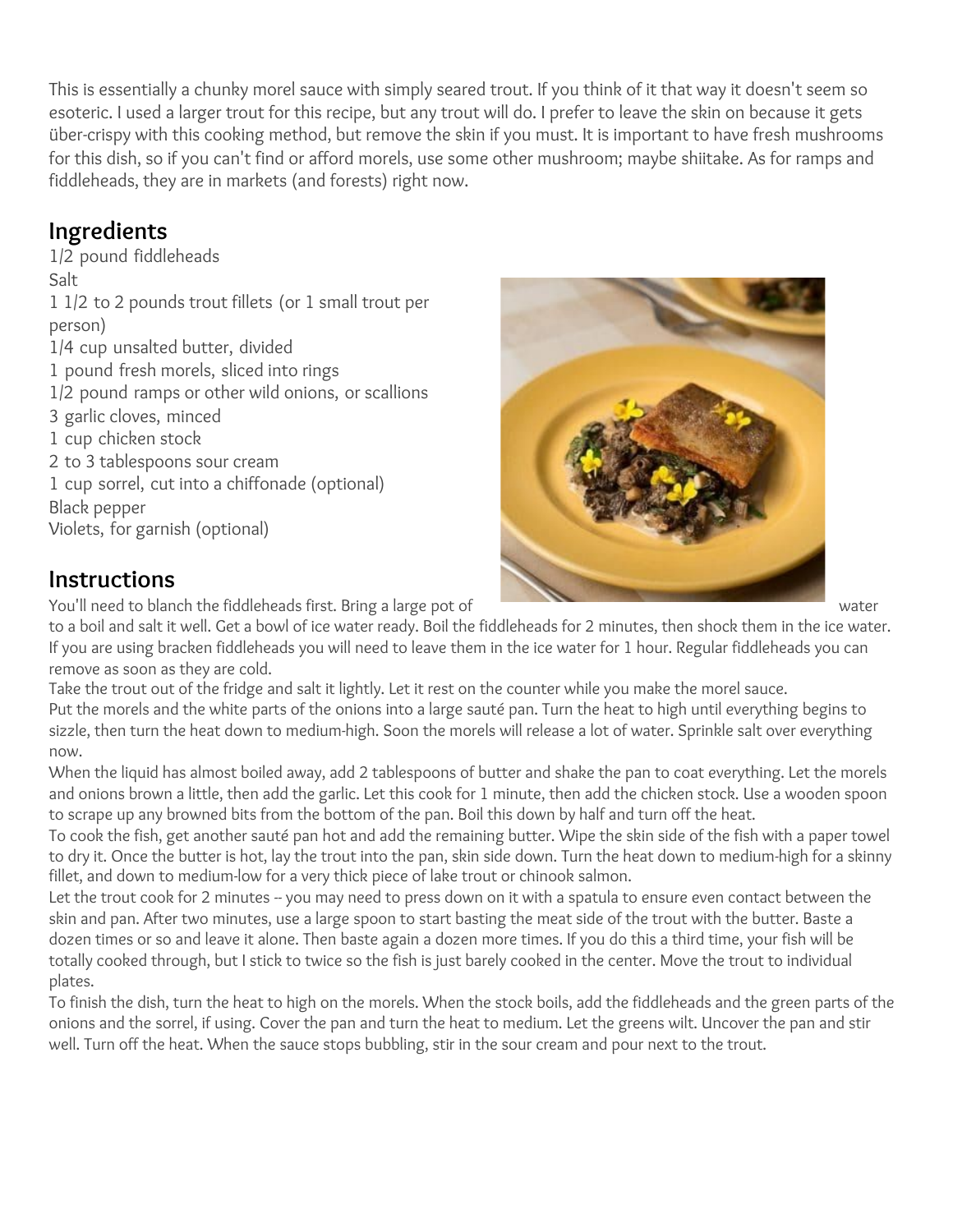### **Morel Cracker Crumb Fry**

Serves 6 to 8 as an appetizer

Collecting morels in May is a Midwestern American tradition for many admirers of this mushroom. Be sure to keep the mushrooms dry and crisp. Cook small amounts at a time so they can be served hot.

- 20 to 30 small morels
- 1 egg, slightly beaten with 2 tablespoons cold water
- 1/2 cup cracker crumbs
- Salt and pepper to taste
- 5 tablespoons butter
- 2 tablespoons olive oil

### ALTERNATE MUSHROOMS: Oyster Mushroom, Puffballs

#### **Morels and Buttermilk**

Serves 10 as an appetizer

Harry Knighton, founder and executive secretary of the North American Mycological Association, recommends preparing morels this way.

- 1 teaspoon salt
- 1/4 teaspoon ground white pepper
- 1/2 teaspoon paprika
- 1/2 teaspoon sugar
- 1/4 teaspoon dry mustard
- 1/8 teaspoon ground turmeric
- 1/2 teaspoon garlic powder
- 1/4 teaspoon onion powder
- 1 cup flour
- 20 to 25 large morels, cut halved lengthwise
- 1/2 cup buttermilk
- 4 tablespoons butter
- 2 tablespoons mild vegetable oil

#### ALTERNATE MUSHROOMS: Puffballs

### **Morels Stuffed with Sausage**

Serves 10 as an appetizer

Stuffed morels are great finger food for parties. They harmonize with

In a sauté pan or skillet, fry the sausage quickly and break it into small pieces. Add the chopped onion and cook for 2 to 3 minutes. Remove as much fat as possible with a spoon. Add

Roll the morels in the egg mixture. Put the cracker crumbs, salt, and pepper in a paper bag. Quickly shake the morels a few at a time in the bag. Melt the butter with the oil in a sauté pan or skillet. Sauté the morels until brown and crisp.

*--Louise Freedman*

Combine the salt, pepper, paprika, sugar, mustard, turmeric, garlic powder, and onion powder with the flour. Dip the morels in the buttermilk and roll in the flour mixture. Melt the butter with the oil in a sauté pan or skillet and sauté the morels until crisp and brown on all sides.

*--Harry Knighton*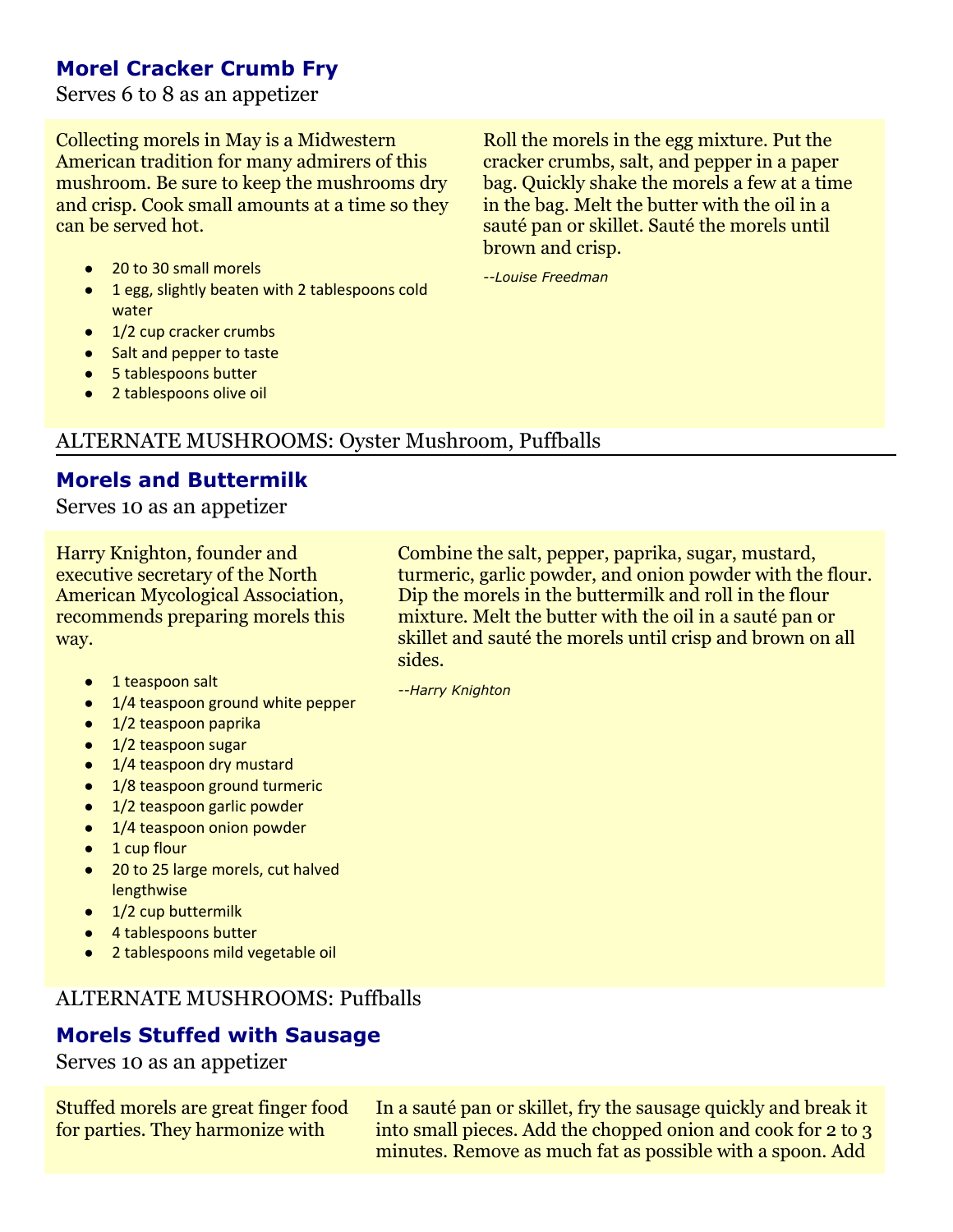sherry or a red wine such as zinfandel or cabernet sauvignon.

- 1 pound finely ground sausage
- 1 tablespoon minced onion
- Salt and pepper to taste
- 1/8 teaspoon ground nutmeg
- 1 tablespoon chopped fresh parsley
- 1/3 cup cracker crumbs
- 20 to 25 large morels, halved lengthwise

the salt and pepper, nutmeg, parsley, and cracker crumbs. Fill the morels with the mixture, mounding the filling. Place the mushrooms in a buttered shallow baking dish. Bake for 15 to 20 minutes in a preheated 450º oven.

*--Kitchen Magic with Mushrooms*

ALTERNATE MUSHROOMS: Common Store Mushroom, Shiitake

#### **Morels Stuffed with Walnuts**

Serves 4 to 6 as an appetizer

Morels are great for stuffing--especially with bacon and walnuts.

- 2 shallots or green onions, minced
- 2 tablespoons butter
- 1/2 cup bread crumbs
- 1 bacon slice, cooked crisp and finely crumbled
- $\bullet$  1/2 cup chopped **walnuts**
- 1/2 cup heavy cream
- Salt
- 10 to 15 large morels, sliced lengthwise

ALTERNATE MUSHROOMS: Common Store Mushroom, Horse Mushroom, Meadow Mushroom

### **Stuffed Morels, Japanese Style**

Serves 10 as an appetizer

The stuffing in this recipe is equally tasty with other mushrooms. Try filling common store or shiitake mushrooms with this mixture.

- 20 large morels, halved lengthwise
- 1/2 pound ground pork

In a sauté pan or skillet, sauté the shallots in the butter until translucent. Stir in the bread crumbs, bacon, and walnuts. Remove from the heat and mix in the cream. Add salt to taste. Stuff the morels, using your fingers. Place the mushrooms in a shallow buttered baking dish and bake in a preheated 450º oven for 20 minutes or until they turn brown.

*--Louise Freedman*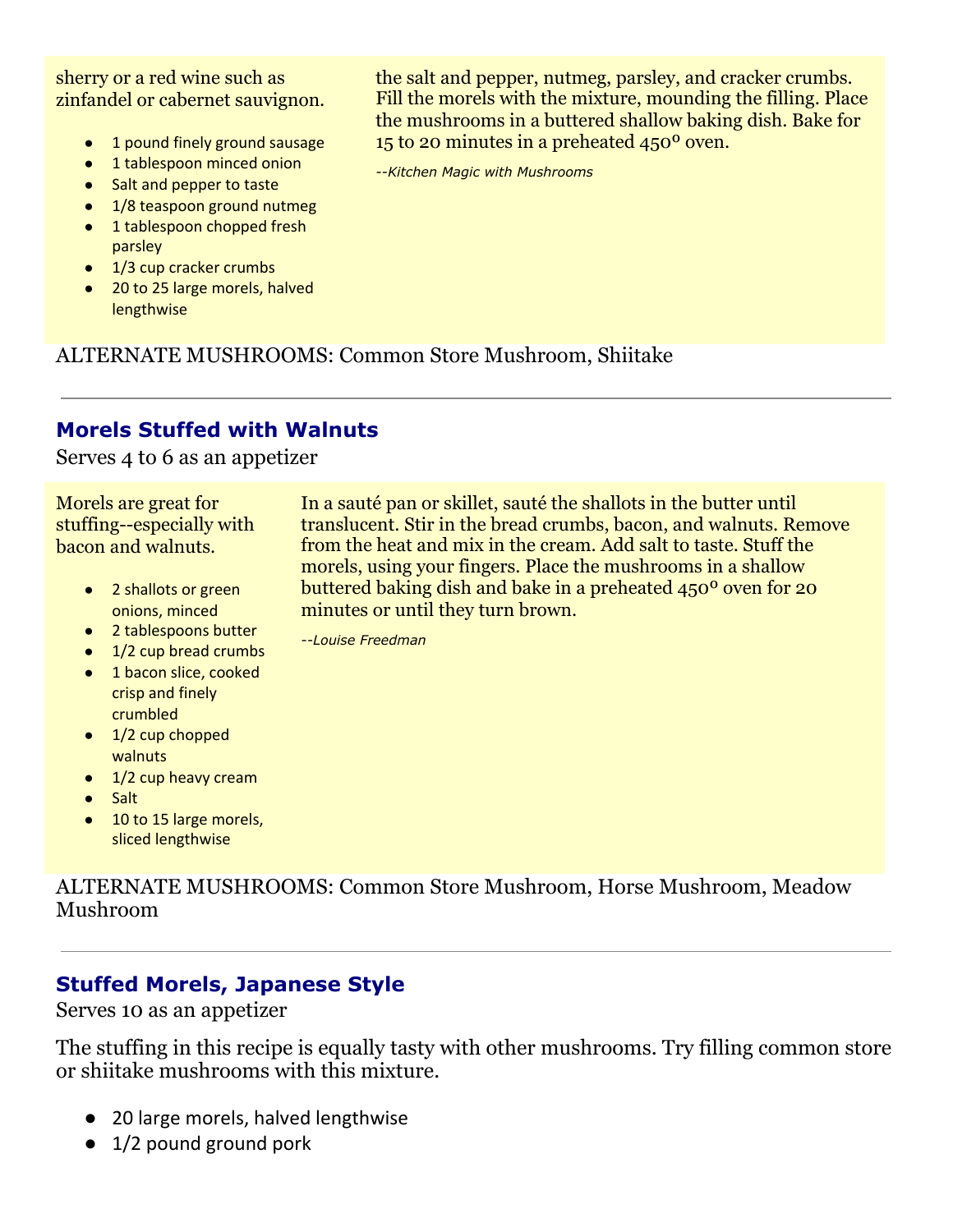- 1 small onion, minced
- 9 canned water chestnuts, minced
- 2 tablespoons soy sauce
- 1/8 teaspoon five-spice powder
- 1 tablespoon dry sherry
- 1 tablespoon arrowroot

In a mixing bowl, combine the pork, onion, water chestnuts, soy sauce, five-spice powder, and dry sherry. Stir in the arrowroot. Mound as much filling as will fit into the hollow morels. Arrange the mushrooms in a large baking pan. Bake in a preheated 450º oven for 20 to 25 minutes.

*--Louise Freedman*

### **Morels Stuffed with Panade Paste**

In this dish, whole morels are filled with a rich bacon-flavored stuffing.

Panade Paste:

- 4 bacon slices, cut into 1-inch slices
- 1 tablespoon chopped fresh parsley
- 2 tablespoons butter
- 1/2 cup fine bread crumbs
- White pepper to taste
- 1/3 cup half and half or more
- 30 to 35 morels, large enough to be filled through the stem
- 3 to 4 tablespoons butter
- 1/4 cup Madeira

**Morel Bisque**

Serves 4 as a first course

The characteristic flavor of morels is highlighted in this bisque. Add buttery croutons to each soup bowl just before serving, if you like.

- 4 tablespoons butter
- 1 small onion, minced
- 1 pound morels, chopped
- 2 tablespoons flour

To make the panade paste, fry the bacon until very crisp. Remove from the pan with a slotted spoon and drain on a paper towel. Allow the bacon to cool. Blend it in a blender or food processor with the parsley until it is almost a paste.

Melt the 2 tablespoons butter in a small saucepan. Add the bread crumbs, bacon-parsley mixture, and the white pepper. Stir for 1 minute or until the bread crumbs are slightly browned. Turn off the heat and blend the cream slowly into the bread crumb mixture until it becomes a pliable paste.

Prepare the morels by trimming the stems to accommodate the filling. Fill each morel, using a pastry bag. Melt 3 to 4 tablespoons butter in a large sauté pan or skillet. Sauté the morels until they are brown on all sides. When nearly done, pour the Madeira over the morels. Quickly turn each morel to coat it with the sauce.

*--Louise Freedman*

In a sauté pan or skillet, melt the butter and sauté the onions and the morels for about 10 minutes. Stir in the flour and cook 2 to 3 minutes. Stir in the beef broth until well blended. Add the half and half and white pepper. Simmer, but do not allow the soup to boil. Just before serving, add the sherry and salt, and sprinkle the parsley on top.

*--Louise Freedman*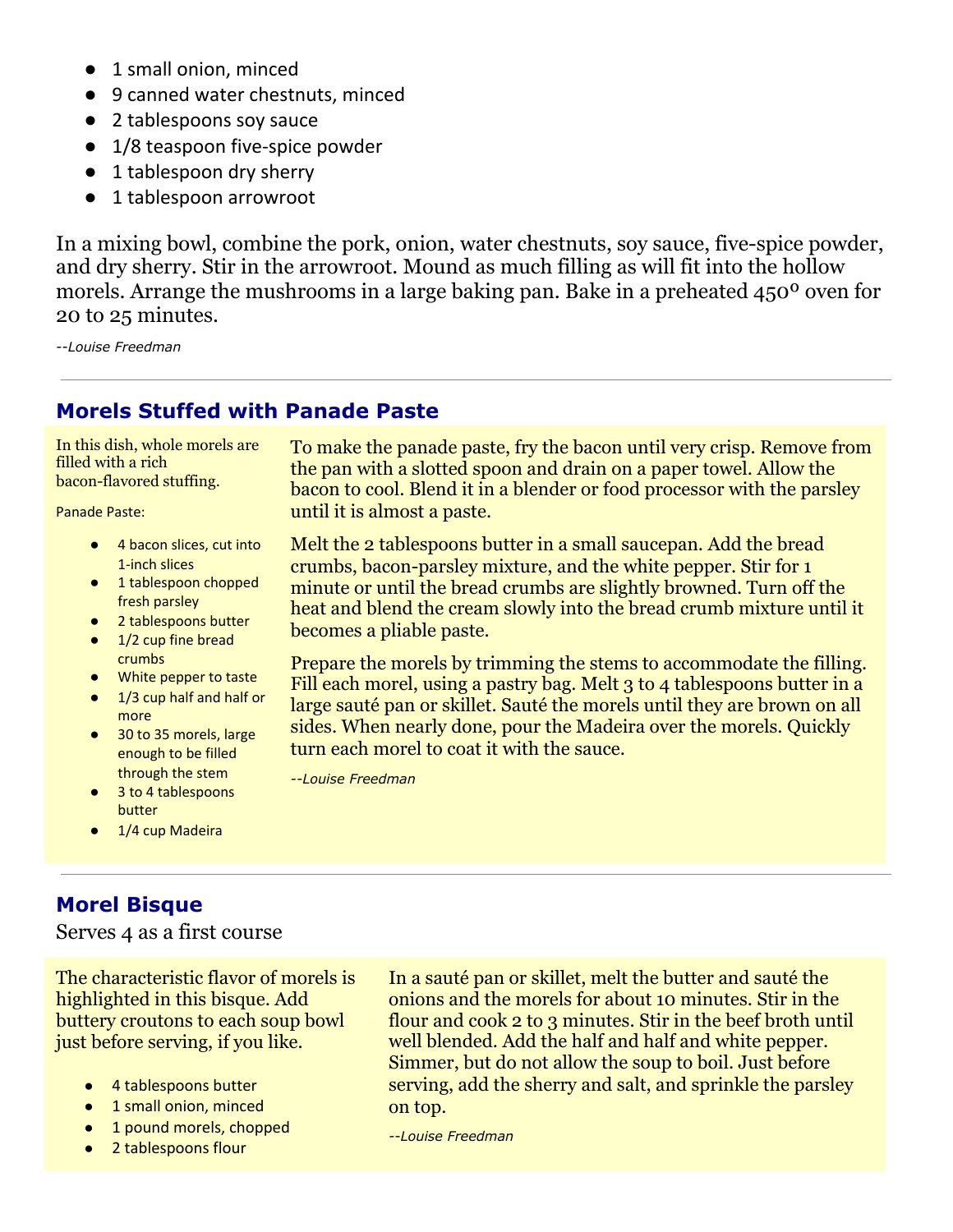- 3 cups beef broth
- 2 cups half and half
- White pepper to taste
- 2 tablespoons dry sherry
- Salt to taste
- 2 tablespoons minced fresh parsley or chives

ALTERNATE MUSHROOMS: Chanterelle, Fairy-ring Mushroom, Shaggy mane

#### **Steamed Morels**

Serves 4 to 6 as a side dish

Steaming makes morels plump and succulent.

- 20 to 25 small firm morels
- 5 tablespoons butter
- 1 garlic clove, minced
- 2 teaspoons chopped fresh tarragon
- 2 tablespoons chopped fresh chives or parsley
- Salt and pepper

Steam the morels for 10 minutes. While they are cooking, melt the butter in a saucepan. Add the garlic, tarragon, chives, and salt and pepper to taste.

Place the morels in a serving dish and pour the butter sauce over them. Save the liquid from the steamed morels for use with other dishes.

*--Bill Freedman*

#### **Morels in Madeira Sauce**

Serves 4 to 5 as a side dish

Philip Turniey owner-chef of a restaurant in Mariposa, California, prepared our collected morels in this classic way. He served sourdough bread to dip into the sauce that remained.

- 1 pound morels, split lengthwise
- 3 tablespoons butter
- 1/4 cup Madeira
- Salt to taste
- Chopped fresh chives (optional)

In a sauté pan or skillet, sauté the mushrooms in the butter for 2 to 3 minutes on each side. Remove the morels to a warm serving dish with a slotted spoon. Add the Madeira to the pan. Taste the sauce and add salt. Boil rapidly until the liquid is reduced to the consistency of syrup. Pour the sauce over the morels. Sprinkle the chives on top.

*--Philip Turniey, Gardenia Cantina Restaurant*

### **Chicken Breasts and Morels**

Serves 4 as a main course